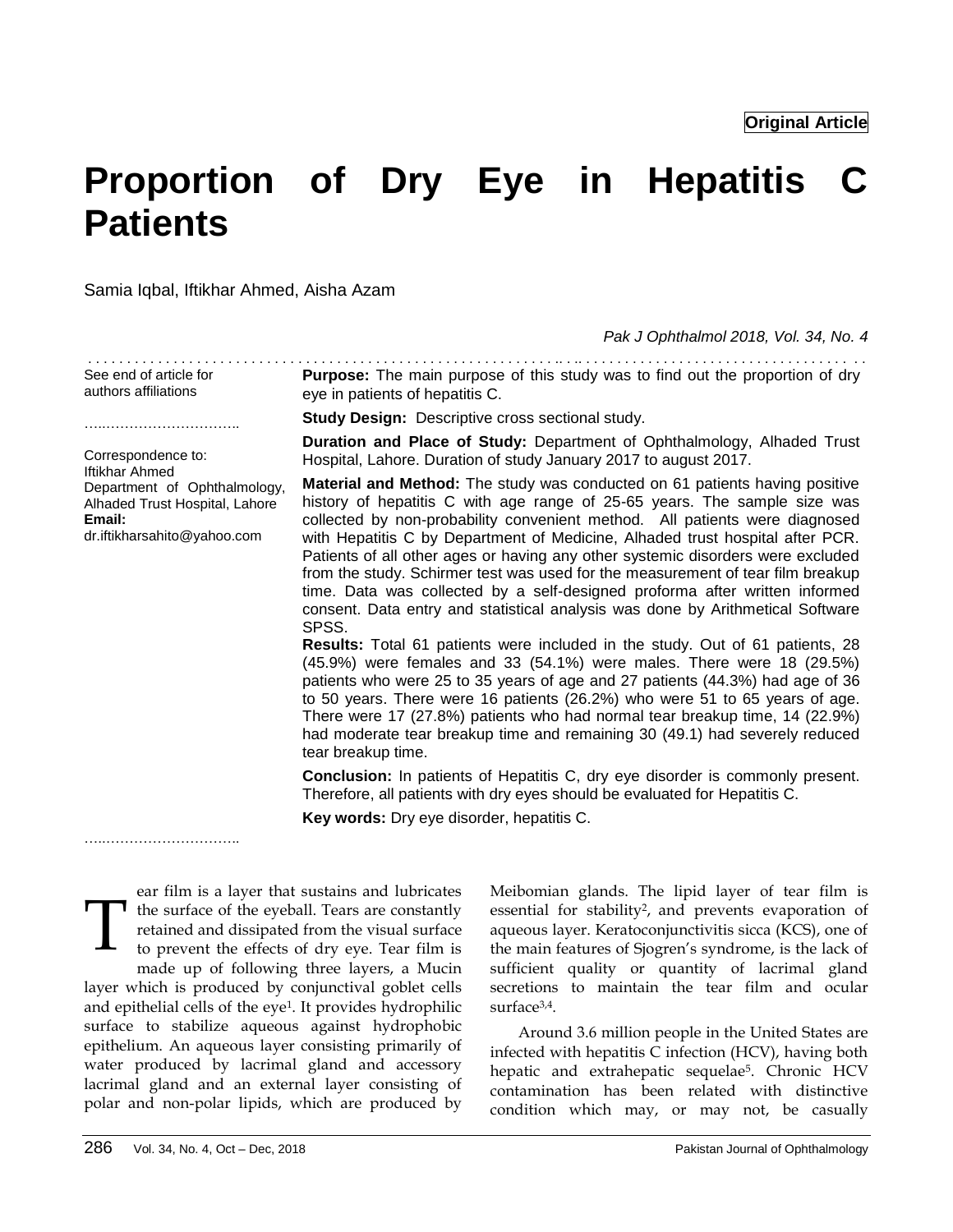connected to the hepatic infection.4The infection is typically associated with contamination and stimulates progressive liver disorder in a widespread range of patients over a time of a few decades<sup>6</sup>.

A wide range of visual issues have been associated with HCV disease, Around 10% of tear test detected hepatitis C RNA, indicating the capability of disease transmission through tears<sup>7,8</sup>. The most well-known visual manifestation of hepatitis C infection includes keratoconjunctivitis sicca, Mooren's ulcer and ischemic retinopathy9,10 . As of now, the visual associations of HCV diseases include dry eye disorder like Sjögren syndrome and ischemic retinopathy caused either by an HCV-incited vasculitis or treatment with interferon<sup>11</sup> . Screening for HCV should be considered in patients with risk factors for HCV contamination who experience the ill effects of unexplained ischemic retinopathy or dry eyes<sup>12</sup>. One study showed Hepatitis C infection (HCV) in tear tests of 71 patients with untreated HCV disease<sup>13,14</sup>. Another study showed decreased tear production in HCV patients as estimated by the Jones test.<sup>15</sup> Utilizing polymerase chain reaction test another study showed HCV RNA in  $10\%$  of 52 tear tests<sup>16</sup>.

#### **MATERIAL AND METHODS**

A cross sectional study was conducted on 61 patients having positive history of hepatitis C with age range of 25 – 65 years. The Sample size was collected by non probability convenient method. All patients were diagnosed with HEPATITIS C by Medicine department of Alhaded trust hospital after PCR. Patients of all other ages or having any other systemic disorders were excluded from the study. Schirmer's test was used for the measurement of tear film breakup time. Data was collected by a self-designed proforma after written informed consent. The data was entered and investigated by Arithmetical Software SPSS.

## **RESULTS**

Table 1 shows 61 patients were involved in study. Out of 61 patients 28 (45.9%) were females and 33 (54.1%) were males.

**Table 1:** Gender.

|        | Frequency | Percent |
|--------|-----------|---------|
| Female | 28        | 45.9    |
| Male   | 33        | 54.1    |
| Total  |           | 100.0   |

Table 2 shows that out of 61 patients, 18 (29.5%) people had 25 to 35 years of age, 27 (44.3%) had 36 to 50 years of age and remaining 16 (26.2%) were 51 to 65 years old.

**Table 2:** Age Distribution.

|           | Frequency | Percent |
|-----------|-----------|---------|
| 25-35     | 18        | 29.5    |
| $36 - 50$ | 27        | 44.3    |
| 51-65     | 16        | 26.2    |
| Total     | 61        | 100.0   |

**Table 3:** Tear Breakup Time in Right Eye.

|          | Frequency | Percent |
|----------|-----------|---------|
| Normal   | 17        | 27.8    |
| Moderate | 14        | 22.9    |
| Severe   | 30        | 49.1    |
| Total    |           | 100.0   |

Table 3 shows that out of 61 patients, 17 (27.8) patients had normal tear breakup time, 14 (22.9%) had moderate tear breakup time and remaining 30 (49.1) had severely decreased tear breakup time.

**Table 4:** Tear Breakup Time in Left Eye.

|          | Frequency | Percent |
|----------|-----------|---------|
| Normal   | 17        | 27.8    |
| Moderate | 14        | 22.9    |
| Severe   | 30        | 49.1    |
| Total    | 61        | 100.0   |

Table 4 shows that out of 61 patients 17 (27.8) had normal tear breakup time, 14 (22.9%) had moderate tear breakup time and remaining 30 (49.1) had severely reduced tear breakup time.

## **DISCUSSION**

The study shows dry eye and ocular surface changes related to tear film by schirmer test in hepatitis C patients. So tear film components reduced in patients with Diagnosed hepatitis C. To evaluate the ocular surface and systemic factors related to hepatitis C which shows tear film values related to age and sex. Dry eye is most common in older patients as patients get older ocular surface become dry. Corneal changes are also related with the Interferons therapy which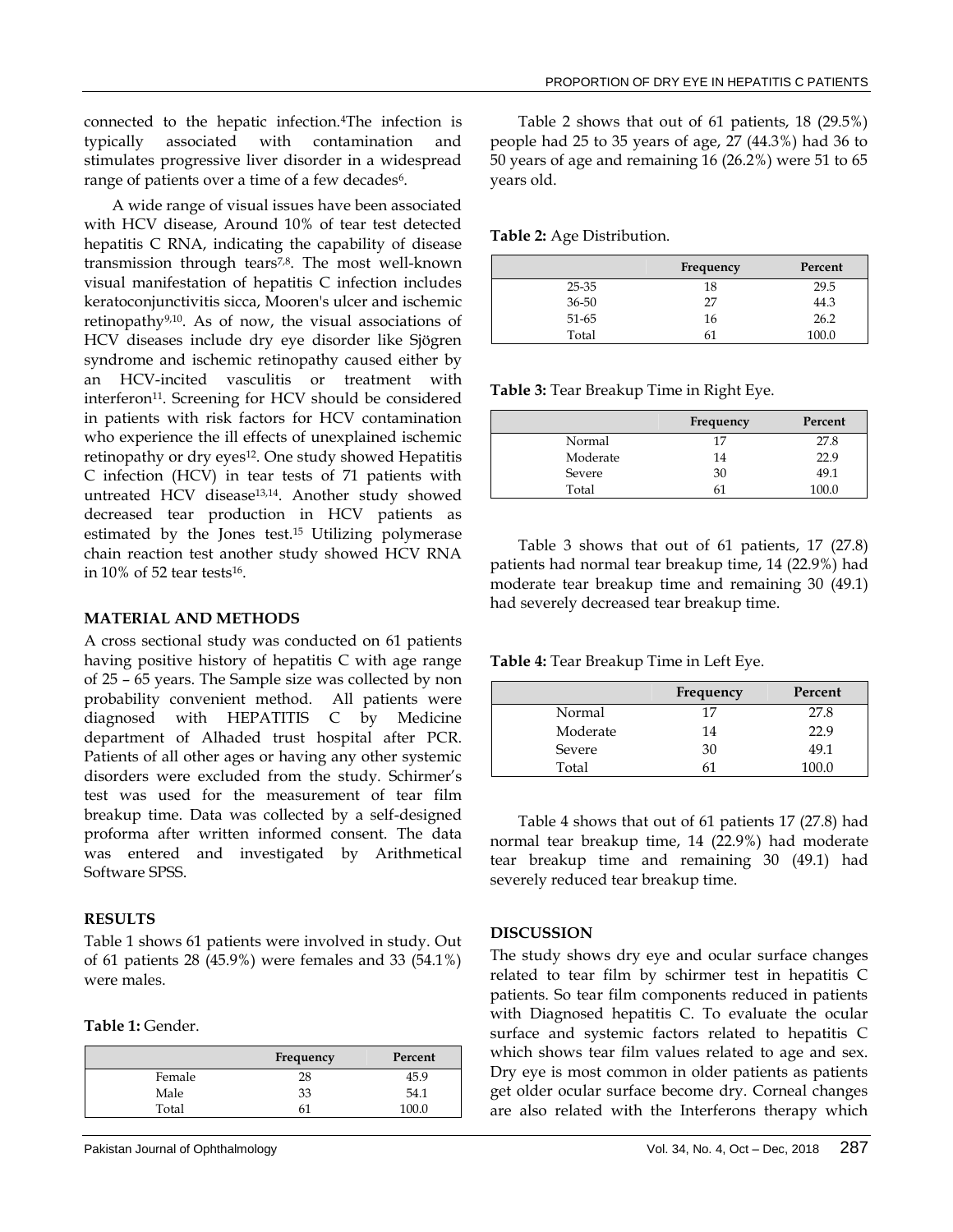suggests that patients could have abnormalities in cornea. Some studies showed reflex of tear film secretions which did not change<sup>2</sup>.

In hepatitis C, microvasculature of lacrimal gland is associated with impaired function of gland. In hepatitis C patients increased rate of dry eye is associates with tear film osmolarity and decreased corneal sensitivity. Most of the hepatitis C complain of itching and burning sensation. TBUT values for hepatitis C and normal subjects are different due to the symptoms of dry eye in hepatitis C patients. Hepatitis C individuals with dry eye have high frequency of dry eye symptoms as compared to normal subjects<sup>15</sup> .

Studies found that women reported dry eye symptoms than men and which has etiology of multifactorial condition, in most cases, is chronic. Dry eye syndrome is a source of discomfort that affects the patient's quality of life, especially in older population. There are many methods to assess the dry eye. However, there is no common combination of tests which conclusively diagnose the dry eye. A key aspect of dry eye that remains a major problem is the lack of association between the symptoms and signs of dry eye and the poor test reproducibility of objective tests making it difficult to assess disease progression or the impact of treatments on symptoms. Currently, the major management for those patients with dry eye disease consists of palliative regimens such as lubricating drops, which target symptoms alone, with no treatment modality available that truly "treats" the underlying cause of the disease. The necessity for characterizing and understanding the underlying biomarkers in the ocular surface cells that are involved in the disease process may be beneficial in targeting towards treatment strategies<sup>13</sup>. In Hepatitis C patients, microvasculature of lacrimal gland is associated with impaired function of gland. In Hepatitis C patients increased rate of dry eye is associates with tear film osmolarity and decreased corneal sensitivity. Most of the subjects complain of itching and burning sensation. Our investigation was intended to decide if there was a high predominance of clinically significant visual injuries in patients with HCV disease<sup>17</sup> . The chance that HCV causes noteworthy dry eye disorder most probably keratoconjunctivitis<sup>18</sup>, will probably be distinguished in patients with the further developed types of HCV. In studies that are currently available there is a difference in dryness of eyes with the time span and severity of hepatitis  $C^{19}$ . The females having positive history of hepatitis C have more chances of

dry eye disorder as compared to males. The autoimmune disorder known as Sjogren's disorder having feature of dry eye is observed in many subjects of hepatitis C<sup>20</sup> , The ocular manifestations of HCV also cause dry eye disorder mostly sjogren syndrome which is autoimmune disorder in which tear breakup time decrease as compare to normal. HCV also causes ischemic retinopathy and vasculitis due to injection interferons. Another previous study suggested that HCV causes dry eye disorder keratoconjunctivitis sicca in which the function of lacrimal gland compromised and tear production decreased. Due to decreasing tear production in keratoconjuntivitis the maintenance of tear film disturbed the ocular surface. This type of dry eye severity is due to interferons.<sup>20</sup>

### **CONCLUSION**

It is concluded that most of the Hepatitis C patients suffer from dry eye disorder. Therefore, hepatitis C infection should be considered a risk factor for dry eye disease.

### **Author's Affiliation**

Samia Iqbal Optometrist Department of ophthalmology, University of Lahore, Teaching Hospital Lahore

Dr. Iftikhar Ahmed MBBS, FCPS, Ophthalmologist Department of ophthalmology, University of Lahore, Teaching Hospital Lahore

Dr. Aisha Azam MBBS, FCPS, Ophthalmologist Department of ophthalmology, University of Lahore, Teaching Hospital Lahore

## **Role of Author**

Samia Iqbal

Presented the main idea and data analysis contribution

Dr. Iftikhar Ahmed

Contribution in review of Literature, Manuscript Preparation

Aisha Azam

Contributed to data collection and data review